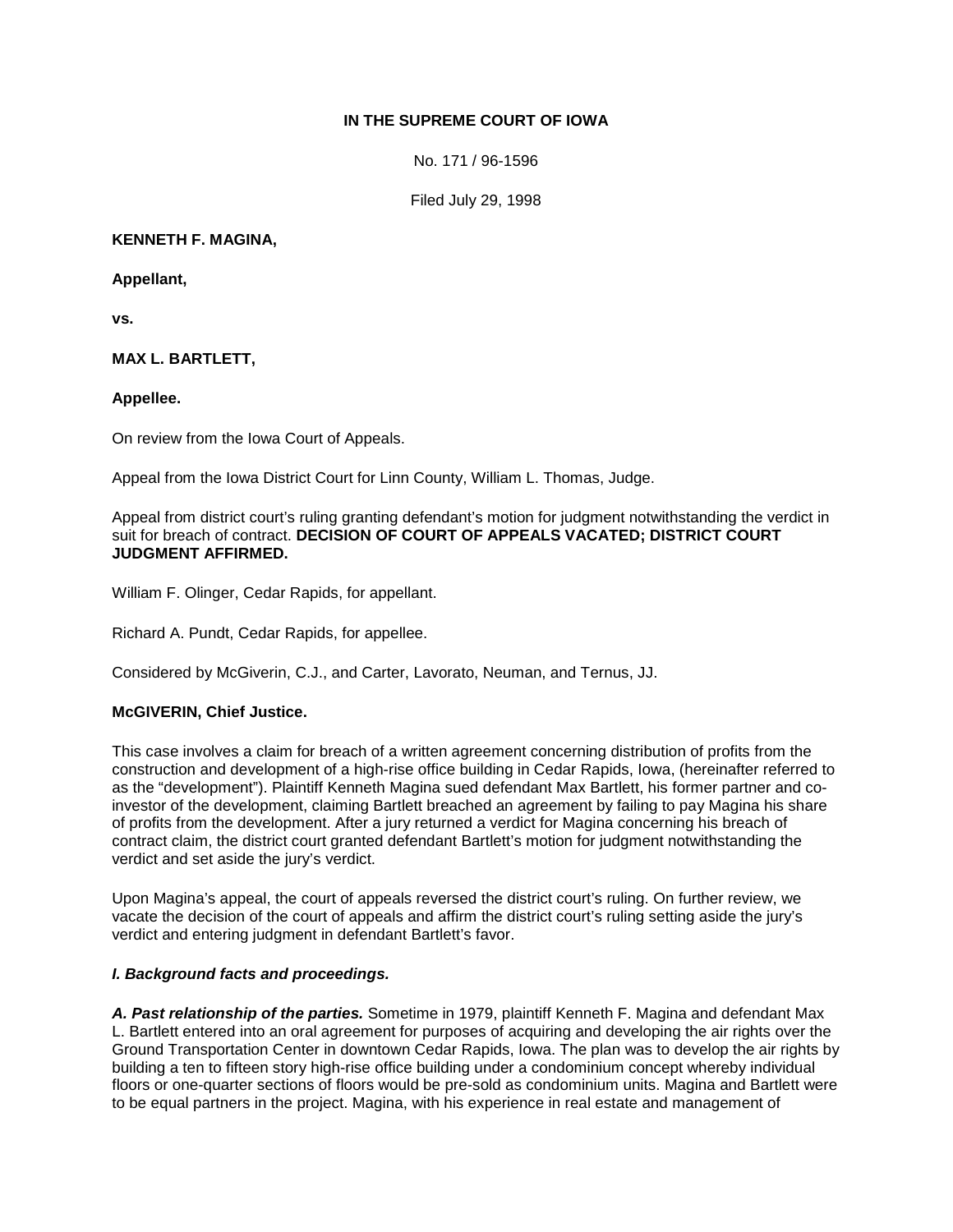commercial building, was to manage the daily operations of the development, while Bartlett would provide the financial backing.

To carry out their plan, Magina and Bartlett negotiated a fifty-year lease for the air rights over the proposed development with the city of Cedar Rapids, with Bartlett named as lessee; the air rights lease was to be held in Bartlett's name alone.

As work on the development progressed, the relationship between Magina and Bartlett deteriorated. As a result, Magina and Bartlett renegotiated their business relationship on June 13, 1980, pursuant to a written agreement entitled "Agency Agreement." This agreement stated that the lease of the air rights and all rights incidental thereto were the personal property of Bartlett and that Bartlett would have the exclusive right to make all decisions relative to the development. The Agency Agreement further stated that Bartlett was to retain the services of Magina as an independent contractor to act as a general sales and rental agent and to perform administrative and ministerial functions.

**B. The "Settlement Agreement."** The development proceeded, but the business relationship between Magina and Bartlett further deteriorated. Magina and Bartlett eventually terminated their business relationship with respect to the development on September 22, 1980, according to terms set forth in a document entitled "Settlement Agreement." It is this agreement that is the basis of Magina's breach of contract claim against Bartlett.

The essential purpose of the Settlement Agreement was to establish Magina's share of the profits generated by the development, although he would no longer play an active part in the construction and operation of the development. To achieve this purpose, the Settlement Agreement contained three possible contingent forms of consideration that Magina would realize upon Bartlett's transfer of his air rights to the development to a third party.

Paragraph one of the Settlement Agreement entitled "TRANSFER OF LEASE OF AIR RIGHTS" states that if Bartlett transfers his lease of the air rights to a third party for periodic cash payments, then Magina would receive one-half of those periodic cash payments as those payments were received.

Paragraph two entitled "PARTNERSHIP AND DEVELOPMENT" states that it is Bartlett's intention to form a limited partnership with a third party concerning the development. Under this arrangement, Bartlett was to assign twenty-five percent of his partnership interest to Magina.

Paragraph three entitled "SALE OF PROPERTY" states that if in the transfer of the air rights, Bartlett in his capacity as a partner receives property other than cash, Bartlett shall pay Magina ten percent of the net sales proceeds upon resale of the property.

The Settlement Agreement also states that Bartlett would provide Magina with copies of any agreements Bartlett entered into with third parties or any material modifications thereof.

*C. Bartlett's later transactions with third parties.* After Magina and Bartlett terminated their business relationship, Bartlett executed a written agreement with Cedar Rapids businessman, Wayne Engle, on October 3, 1980, for purposes of completing the development. Bartlett and Engle agreed to form a limited partnership with Engle acting as general partner and Bartlett as a limited partner. According to the terms of the agreement, Bartlett would assign his air rights lease to Engle, as his capital contribution to the limited partnership, which would in turn transfer the air rights to a developmental entity that Engle was going to form. The agreement also stated that Bartlett was to receive at least one floor of the development, depending on the number of floors in the building when completed.

For reasons that do not appear in the record, Bartlett and Engle never formed the limited partnership contemplated in the October 3, 1980, agreement. They did, however, later renegotiate their business relationship pursuant to an agreement entitled "Agreement of Reformation and Modification," which they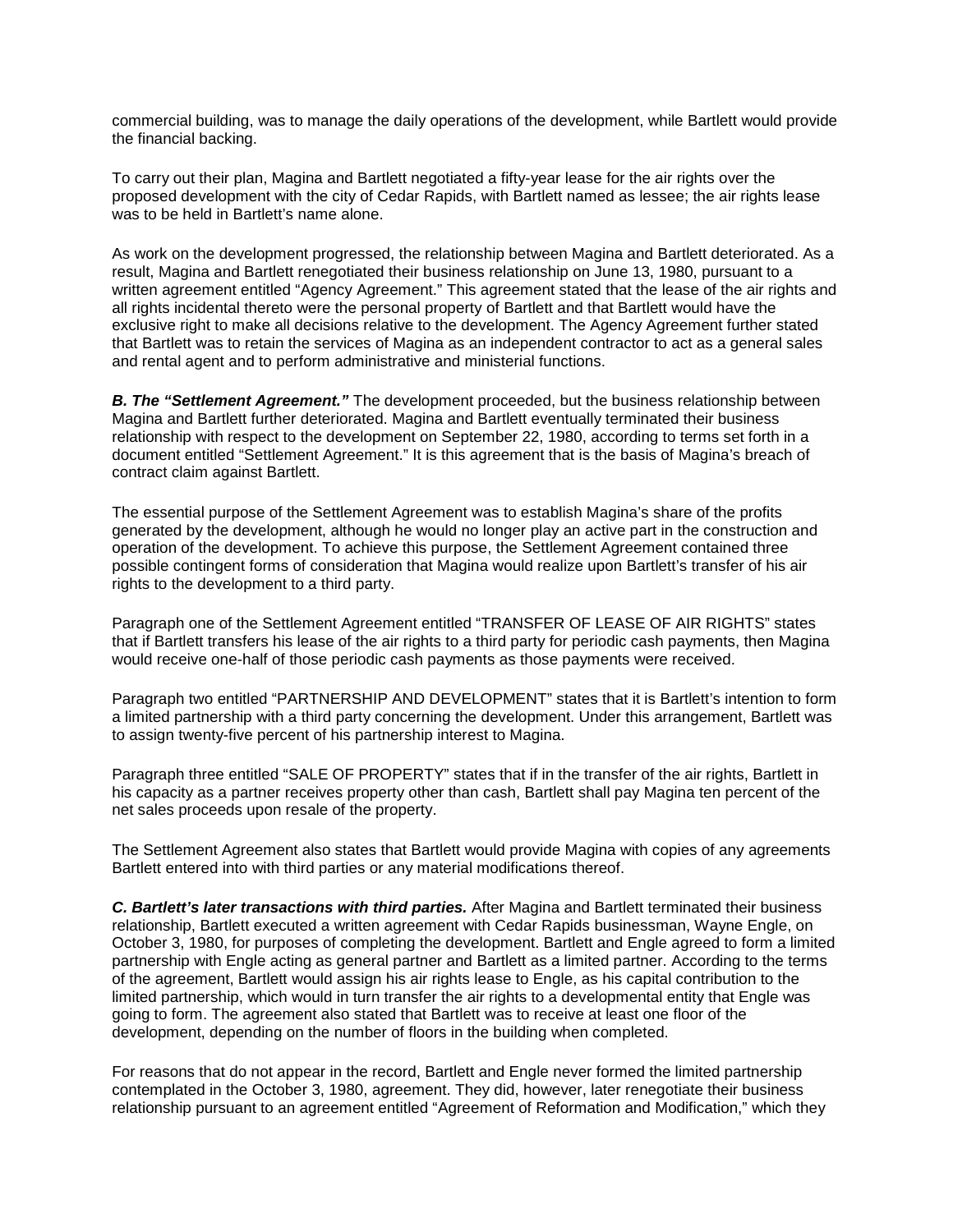signed on March 1, 1981. The parties to the agreement are identified as Bartlett, Engle Center Associates, Ltd., a limited partnership, and Engle. According to this agreement, Engle agreed to purchase Bartlett's interest in the air rights lease for \$725,000. That same day, Bartlett signed a Purchase Agreement with Engle, doing business as Engle Center Associates, Ltd., to purchase the fourth floor of the planned development for \$725,000, according to a periodic payment plan identical to Bartlett's sale of the air rights to Engle as explained in the Agreement of Reformation and Modification.

Bartlett and Engle again modified their business relationship on February 12, 1982, by signing an agreement entitled "Addendum to Agreement of Reformation and Modification" and an addendum to the March 1 purchase agreement. These agreements stated that if Bartlett defaulted on his payment of \$725,000 for the fourth floor, or if Engle defaulted on his payment of \$725,000 for the purchase of the air rights lease, that each party's only recourse was to withhold payment of their own obligation under the respective agreements. On that same date, Engle Center Associates, Ltd., signed the conveyance of the fourth floor of the development to Bartlett.

Neither Bartlett nor Engle made any cash payments to each other concerning the transfer of the air rights and the purchase of the fourth floor. Although no cash was exchanged between them, Bartlett and Engle ultimately received what they bargained for in the March 1 agreement in that Bartlett received a fourth floor valued at \$725,000 and Engle received the air rights under the lease with the city. The transfer was conducted in this manner to accomplish a tax-free exchange of property.

The development was completed sometime in 1983. Bartlett completed construction of the fourth floor and was the owner thereof at the time Magina filed his petition.

*D. The present action.* On March 24, 1992, Magina filed a petition against Bartlett in district court, asserting, inter alia, that Bartlett had breached the September 22, 1980, Settlement Agreement by failing to pay Magina one-half of the value of the fourth floor as required by paragraph one of that agreement. Magina also claimed Bartlett breached the Settlement Agreement by failing to give Magina copies of Bartlett's agreements entered into with third parties.

After a significant delay in the proceedings, the case was finally tried to a jury. The only claim tried to the jury was Magina's claim concerning Bartlett's alleged breach of the September 1980 Settlement Agreement. At the close of Magina's evidence, Bartlett moved for a directed verdict, asserting that the evidence failed to show that he breached the Settlement Agreement. The court denied the motion. After the evidence was completed, the jury returned a verdict in Magina's favor concerning his breach of contract claim for one-half of \$725,000, the value of the floor, less some miscellaneous expenses.

Bartlett subsequently filed a combined motion for new trial or remittitur, and judgment notwithstanding the verdict. The district court granted the motion based on its conclusion that the undisputed facts showed that Bartlett received no cash for his transfer of his interest in the air rights lease to Engle in exchange for the fourth floor. The court thus determined that Bartlett did not breach the September 22, 1980, Settlement Agreement and that Magina was not entitled to one-half of the value of the floor. Since the jury apparently found that the parties had exchanged cash, although no evidence so showed, the court concluded that the jury's verdict could not stand.

The court further concluded that, of the three possible forms of consideration available to Magina under the Settlement Agreement, Magina was only entitled to ten percent of the cash proceeds upon Bartlett's sale of the fourth floor, as stated in paragraph three of the Settlement Agreement. Impliedly, the court's reasoning was that because Bartlett had not yet sold the fourth floor, Magina was not entitled to any proceeds from the development. Thus, no breach of the Settlement Agreement had yet occurred and there was no substantial evidence to support the jury's verdict in favor of Magina.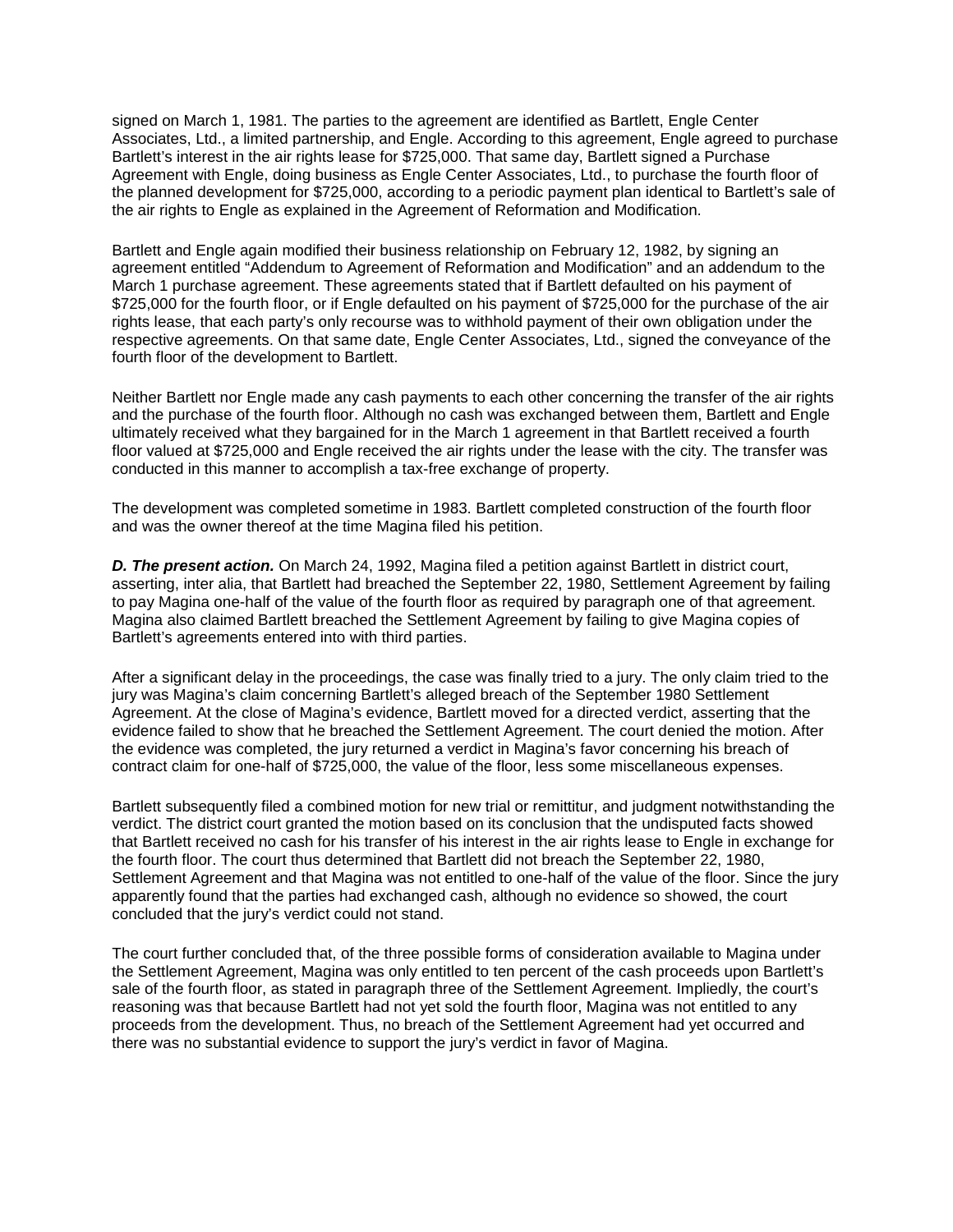Magina appealed. Upon our transfer, the court of appeals reversed the district court's ruling and reinstated the jury's verdict in Magina's favor. Thereafter, we granted defendant's application for further review.

### *II. Standard of review.*

The district court sustained defendant Bartlett's motion for judgment notwithstanding the verdict. Iowa Rule of Civil Procedure 243(b) (1996) provides:

> If the movant was entitled to have a verdict directed for him at the close of all the evidence, and moved therefor, and the jury did not return such verdict, the court may then either grant a new trial or enter judgment as though it had directed a verdict for the movant.

The purpose of rule 243(b) is to afford the trial court an opportunity to correct its error in failing to sustain a motion for directed verdict where the movant was entitled to a directed verdict at the close of all evidence. *Meeker v. City of Clinton,* 259 N.W.2d 822, 827 (Iowa 1977). When considering a motion for judgment notwithstanding the verdict on appeal, we view the evidence as the trial court did in ruling on the motion, that is, in the light most favorable to the party against whom the motion was directed. *East Broadway Corp. v. Taco Bell Corp.,* 542 N.W.2d 816, 820 (Iowa 1996).

A motion for judgment notwithstanding the verdict should be denied if there is substantial evidence to support the claim. *Faught v. Budlong*, 540 N.W.2d 33, 35 (Iowa 1995). Conversely, absent such evidence, judgment notwithstanding the verdict may be sustained. *Id.* "Evidence is substantial when a reasonable mind would accept it as adequate to reach a conclusion." *Johnson v. Dodgen,* 451 N.W.2d 168, 171 (Iowa 1990).

### *III. Analysis of Magina's breach of contract claim.*

On further review to us, defendant Bartlett contends that the court of appeals erred in reversing the judgment of the district court. Specifically, Bartlett asserts that the undisputed facts in the record show that he received the fourth floor, which was property other than cash, in return for transfer of the air rights to Engle, and thus he had no duty to pay Magina one-half of the value of the fourth floor. We conclude that the district court was correct in granting judgment notwithstanding the jury's verdict.

To clarify, the only agreement at issue in this case is the September 22, 1980, Settlement Agreement between Magina and Bartlett. The questions presented are whether the evidence shows that Bartlett breached the Settlement Agreement and whether Magina is entitled to damages for any such breach.

"Construction" of a contract is the process of determining the legal effect of the provisions of a contract and is always a matter of law to be resolved by the court. *Taylor Enter. v. Clarinda Prod. Credit Ass'n*, 447 N.W.2d 113, 115 (Iowa 1989). When interpreting the provisions of a contract, the parties' intent controls. *Lange v. Lange*, 520 N.W.2d 113, 119 (Iowa 1994). In doing so, "we give effect to language of the entire contract in accordance with its commonly accepted and ordinary meaning." *Id.*

Here, there seems to be no dispute concerning the proper interpretation of the language used in the Settlement Agreement. The real dispute concerns the proper application of that language to Magina's relationship with Bartlett at the time Bartlett received the fourth floor. The narrow issue we must examine is which of the three possible contingent forms of consideration available under the Settlement Agreement governs the relationship between Magina and Bartlett as presented under the undisputed facts.